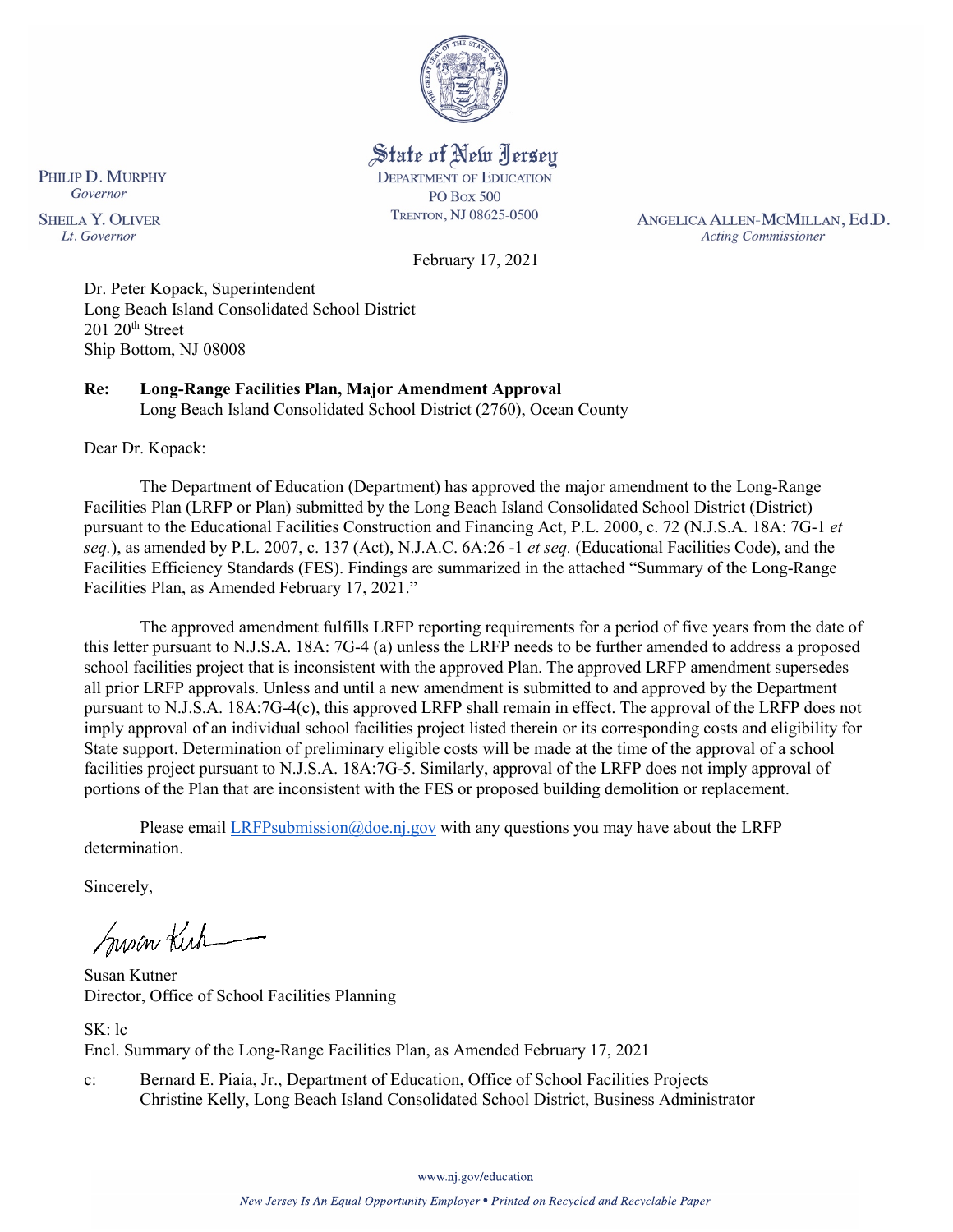# **Long Beach Island Consolidated School District (2760) Summary of the Long-Range Facilities Plan, as Amended February 17, 2021**

The Department of Education (Department) has completed its review of the major amendment to the Long-Range Facilities Plan (LRFP or Plan) submitted by the Long Beach Island Consolidated School District (District) pursuant to the Educational Facilities Construction and Financing Act, P.L. 2000, c. 72 (N.J.S.A. 18A: 7G-1 *et seq.*), as amended by P.L. 2007, c. 137 (Act), N.J.A.C. 6A:26-1 et seq. (Educational Facilities Code), and the Facilities Efficiency Standards (FES).

The following provides a summary of the District's approved amended LRFP. The summary is based on the standards set forth in the Act, the Educational Facilities Code, the FES, District-reported information in the Department's LRFP reporting system, and supporting documentation. The referenced reports in *italic* text are standard reports available on the Department's LRFP website.

### **1. Inventory Overview**

The District is classified as a Regular Operating District (ROD) for funding purposes. It provides services for students in grades PK-6.

The District identified existing and proposed schools, sites, buildings, rooms, and site amenities in its LRFP. Table 1 lists the number of existing and proposed district schools, sites, and buildings. Detailed information can be found in the *School Asset Inventory Report* and the *Site Asset Inventory Report.*

**As directed by the Department, school facilities projects that have received initial approval by the Department and have been approved by the voters, if applicable, are represented as "existing" in the LRFP.** Approved projects that include new construction and/or the reconfiguration/reassignment of existing program space are as follows: n/a.

| Category                                     | <b>Existing</b> | <b>Proposed</b> |  |
|----------------------------------------------|-----------------|-----------------|--|
| Number of Schools (assigned DOE school code) |                 |                 |  |
| Number of School Buildings <sup>1</sup>      |                 |                 |  |
| Number of Non-School Buildings <sup>2</sup>  |                 |                 |  |
| Number of Vacant Buildings                   |                 |                 |  |
| Number of Sites                              |                 |                 |  |

#### **Table 1: Number of Schools, School Buildings, and Sites**

Based on the existing facilities inventory submitted by the District:

- Schools using leased buildings (short or long-term):  $n/a$
- Schools using temporary classroom units (TCUs), excluding TCUs supporting construction: n/a
- Vacant/unassigned school buildings:  $n/a$

 $\overline{a}$ 

<span id="page-1-1"></span><span id="page-1-0"></span>*<sup>1</sup>* Includes district-owned buildings and long-term leases serving students in district-operated programs

<sup>&</sup>lt;sup>2</sup> Includes occupied district-owned buildings not associated with a school, such as administrative buildings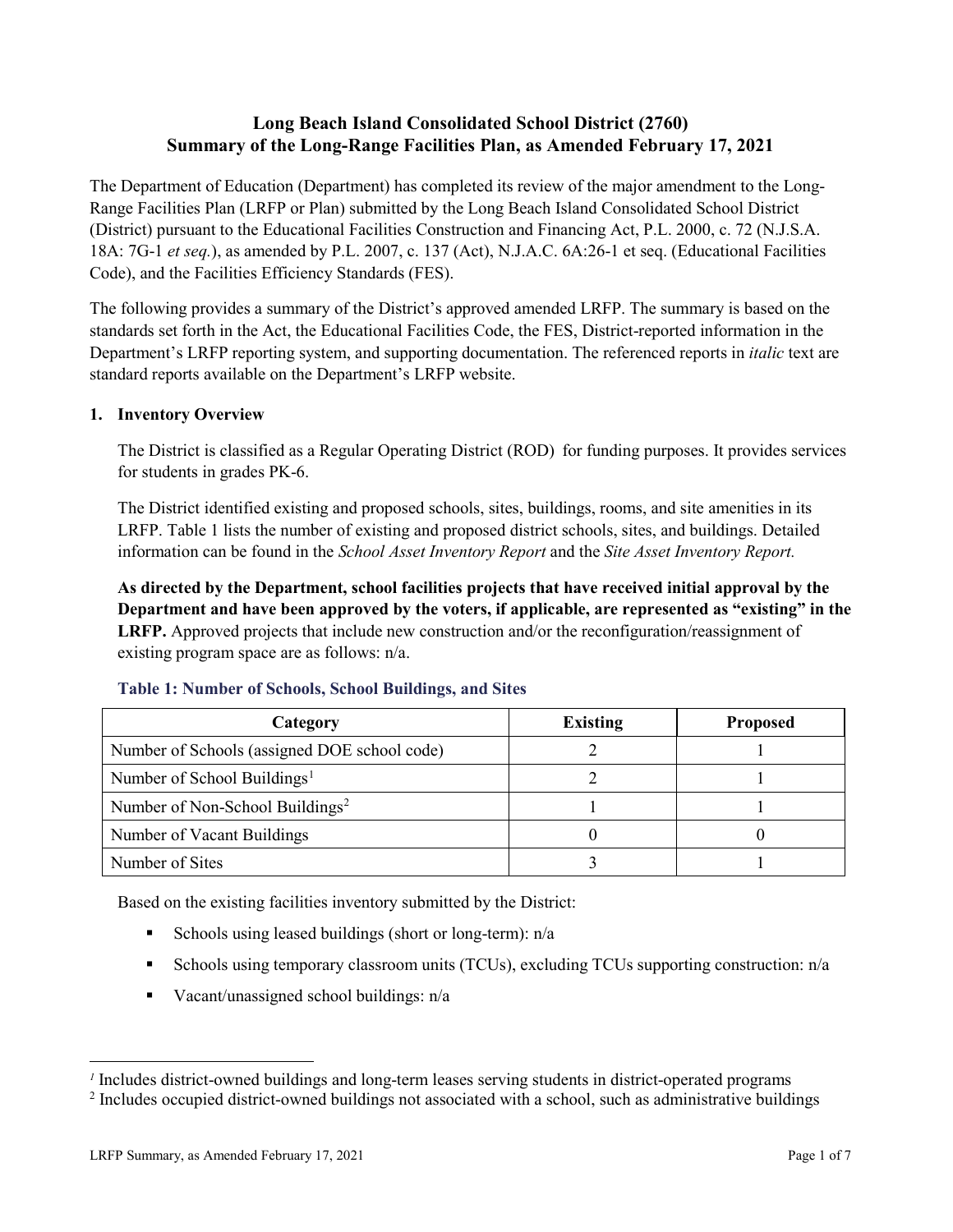Findings:

The Department has determined that the proposed inventory is adequate for approval of the District's LRFP amendment. However, the LRFP determination does not imply approval of an individual school facilities project listed within the LRFP; the District must submit individual project applications for project approval.

## **2. District Enrollments**

The District determined the number of students, or "proposed enrollments," to be accommodated for LRFP planning purposes on a district-wide basis and in each school.

The Department minimally requires the submission of a standard cohort-survival projection using historic enrollment data from the Application for School State Aid (ASSA) or NJ Smart. The cohort-survival method projection method forecasts future students based upon the survival of the existing student population as it moves from grade to grade. A survival ratio of less than 1.00 indicates a loss of students, while a survival ratio of more than 1.00 indicates the class size is increasing. For example, if a survival ratio tracking first to second grade is computed to be 1.05, the grade size is increasing by 5% from one year to the next. The cohort-survival projection methodology works well for communities with stable demographic conditions. Atypical events impacting housing or enrollments, such as an economic downturn that halts new housing construction or the opening of a charter or private school, typically makes a cohort-survival projection less reliable.

### **Proposed enrollments are based on a standard cohort-survival enrollment projection.**

Adequate supporting documentation was submitted to the Department to justify the proposed enrollments. Table 2 provides a comparison of existing and projected enrollments. All totals include special education students.

| <b>Grades</b>                | <b>Existing Enrollments</b><br>2019-2020 | <b>District Proposed Enrollments</b><br>2024-25 |
|------------------------------|------------------------------------------|-------------------------------------------------|
| PK (excl. private providers) | 25                                       | 30                                              |
| Grades K to 5                | 166                                      | 170                                             |
| Grades 6 to 8                | 32                                       | 27                                              |
| Grades 9 to 12               |                                          |                                                 |
| <b>Totals PK to 12</b>       | 223                                      | 227                                             |

# **Table 2: Enrollments**

Findings:

The Department has determined the District's proposed enrollments to be acceptable for approval of the District's LRFP amendment. The Department will require a current enrollment projection at the time an application for a school facilities project is submitted incorporating the District's most recent enrollments in order to verify that the LRFP's planned capacity is appropriate for the updated enrollments.

# **3. District Practices Capacity**

Based on information provided in the room inventories, District Practices Capacity was calculated for each school building to determine whether adequate capacity is proposed for the projected enrollments based on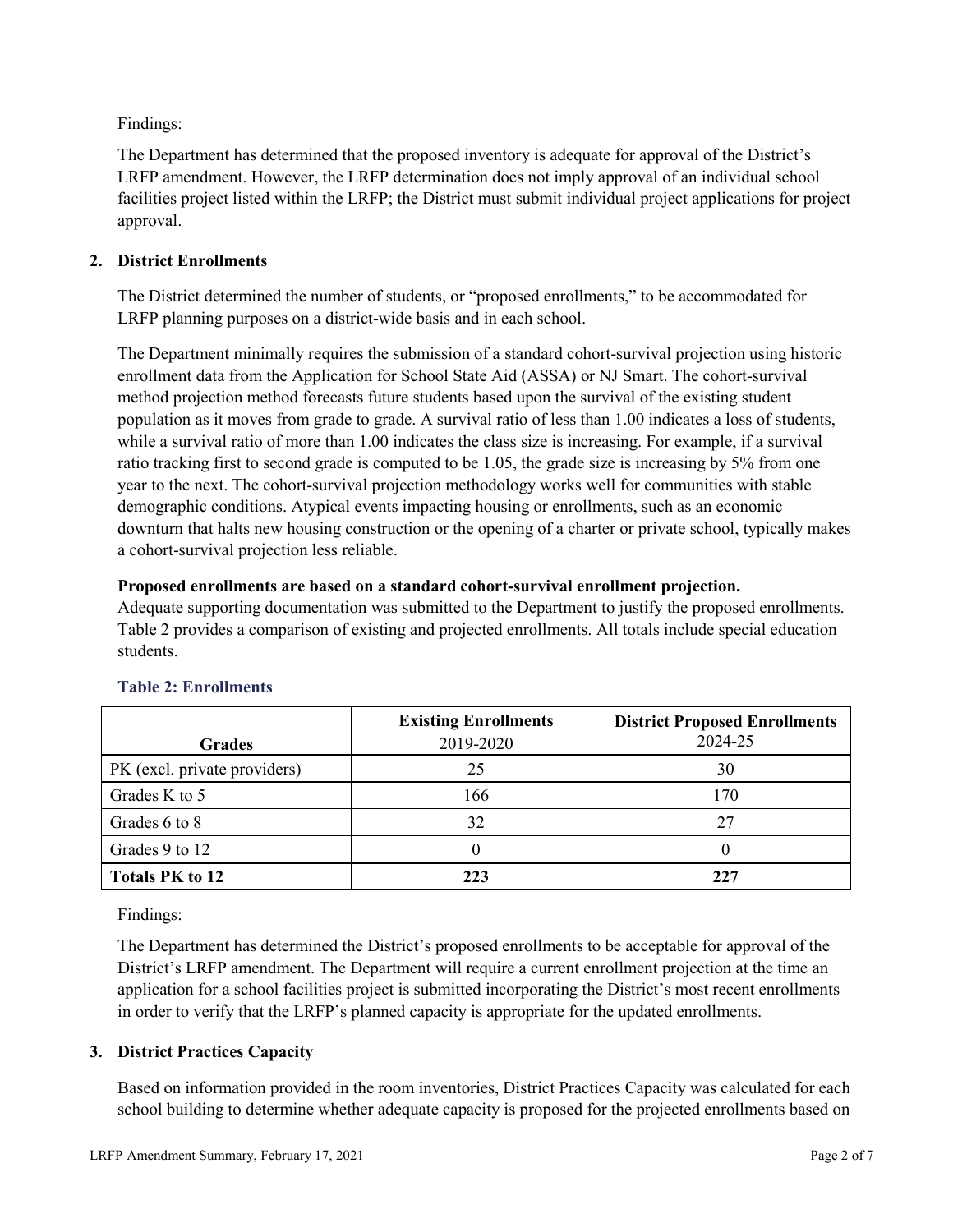district scheduling and class size practices. The capacity totals assume instructional buildings can be fully utilized regardless of school sending areas, transportation, and other operational issues. The calculations only consider district-owned buildings and long-term leases; short term leases and temporary buildings are excluded. **A capacity utilization factor of 90% for classrooms serving grades K-8 and 85% for classrooms serving grades 9-12 is applied in accordance with the FES.** No capacity utilization factor is applied to preschool classrooms.

In certain cases, districts may achieve adequate District Practices Capacity to accommodate enrollments but provide inadequate square feet per student in accordance with the FES, resulting in educational adequacy issues and "Unhoused Students." Unhoused students are considered in the "Functional Capacity" calculations used to determine potential State support for school facilities projects and are analyzed in Section 4.

Table 3 provides a summary of proposed enrollments and existing and proposed District-wide capacities. Detailed information can be found in the LRFP website reports titled *FES and District Practices Capacity Report, Existing Rooms Inventory Report, and Proposed Rooms Inventory Report.*

| <b>Grades</b>              | <b>Proposed</b><br><b>Enrollments</b> | <b>Existing</b><br><b>District</b><br><b>Practices</b><br>Capacity | <b>Existing</b><br>Deviation* | <b>Proposed</b><br><b>District</b><br><b>Practices</b><br>Capacity | <b>Proposed</b><br>Deviation* |
|----------------------------|---------------------------------------|--------------------------------------------------------------------|-------------------------------|--------------------------------------------------------------------|-------------------------------|
| Elementary ( $PK$ to 5)    | 200                                   | 245.44                                                             | 45.44                         | 206.70                                                             | 6.07                          |
| Middle $(6 \text{ to } 8)$ | 27                                    | 55.46                                                              | 28.46                         | 32.73                                                              | 5.73                          |
| High $(9 \text{ to } 12)$  | $\theta$                              | 0.00                                                               | 0.00                          | 0.00                                                               | 0.00                          |
| <b>District Totals</b>     | 227                                   | 300.90                                                             | 73.90                         | 238.80                                                             | 11.80                         |

|  |  | <b>Table 3: District Practices Capacity Analysis</b> |  |  |
|--|--|------------------------------------------------------|--|--|
|--|--|------------------------------------------------------|--|--|

*\* Positive numbers signify surplus capacity; negative numbers signify inadequate capacity. Negative values for District Practices capacity are acceptable for approval if proposed enrollments do not exceed 100% capacity utilization.*

Considerations:

- Based on the proposed enrollments and existing room inventories, the District is projected to have inadequate capacity for the following grade groups, assuming all school buildings can be fully utilized: n/a
- Adequate justification has been provided by the District if the proposed capacity for a school significantly deviates from the proposed enrollments. Generally, surplus capacity is acceptable for LRFP approval if additional capacity is not proposed through new construction.

# Findings:

The Department has determined that proposed District capacity, in accordance with the proposed enrollments, is adequate for approval of the District's LRFP amendment. The Department will require a current enrollment projection at the time an application for a school facilities project is submitted, incorporating the District's most recent Fall Enrollment Report, in order to verify that the LRFP's planned capacity meets the District's updated enrollments.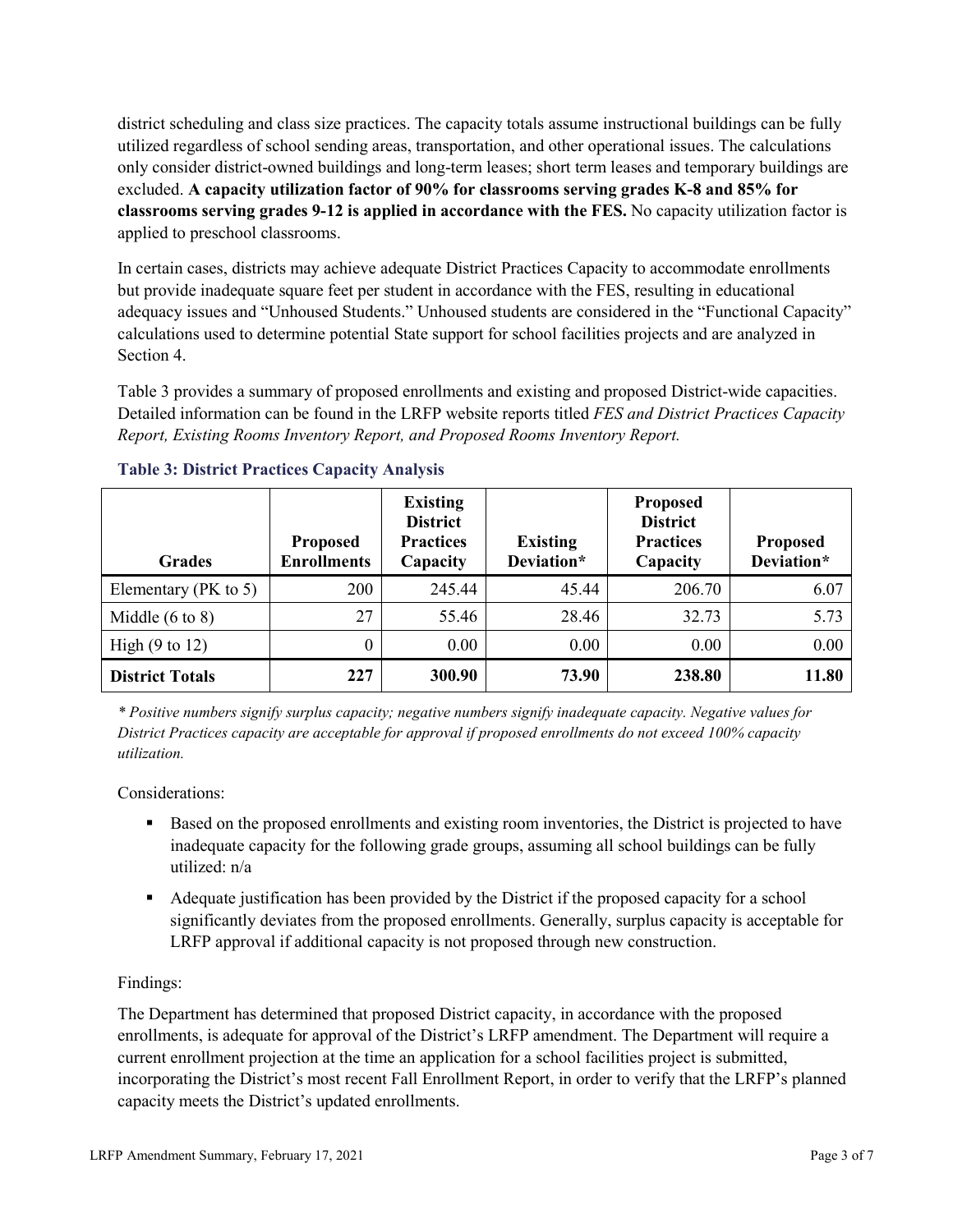### **4. New Construction Funding Eligibility**

*Functional Capacity* was calculated and compared to the proposed enrollments to provide a **preliminary estimate** of Unhoused Students and new construction funding eligibility. **A final determination will be made at the time of project application approval.**

*Functional Capacity* is the adjusted gross square footage of a school building *(total gross square feet minus excluded space)* divided by the minimum area allowance per full-time equivalent student for the grade level contained therein. *Unhoused Students* is the number of students projected to be enrolled in the District that exceeds the Functional Capacity of the District's schools pursuant to N.J.A.C. 6A:26-2.2(c). *Excluded Square Feet* includes (1) square footage exceeding the FES for any pre-kindergarten, kindergarten, general education, or self-contained special education classroom; (2) grossing factor square footage *(corridors, stairs, mechanical rooms, etc.)* that exceeds the FES allowance, and (3) square feet proposed to be demolished or discontinued from use. Excluded square feet may be revised during the review process for individual school facilities projects.

Table 4 provides a preliminary assessment of the Functional Capacity, Unhoused Students, and Estimated Maximum Approved Area for Unhoused Students for each FES grade group. The calculations exclude temporary facilities and short-term leased buildings. School buildings proposed for whole or partial demolition or reassignment to a non-school use are excluded from the calculations pending project application review. If a building is proposed to be reassigned to a different school, the square footage is applied to the proposed grades after reassignment. Buildings that are not assigned to a school are excluded from the calculations. In addition, only preschool students eligible for state funding (former ECPA students) are included. Detailed information concerning the calculations can be found in the *Functional Capacity and Unhoused Students Report* and the *Excluded Square Footage Report.*

| Category                                     | $PK/K$ to 5 | 6 to 8 | 9 to 12  | <b>Total</b> |
|----------------------------------------------|-------------|--------|----------|--------------|
| Eligible PK /K-12 Proposed Enrollments       | 200         | 27     | 0        |              |
| FES Area Allowance (SF/student)              | 125.00      | 134.00 | 151.00   |              |
| <b>Prior to Completion of Proposed Work:</b> |             |        |          |              |
| <b>Existing Gross Square Feet</b>            | 25,335      | 4,024  | $\Omega$ | 29,359       |
| <b>Adjusted Gross Square Feet</b>            | 22,432      | 3,563  | $\Omega$ | 25,995       |
| <b>Adjusted Functional Capacity</b>          | 177.71      | 28.22  | 0.00     |              |
| <b>Unhoused Students</b>                     | 22.29       | 0.00   | 0.00     |              |
| Est. Max. Area for Unhoused Students         | 2,786.25    | 0.00   | 0.00     |              |
| <b>After Completion of Proposed Work:</b>    |             |        |          |              |
| Gross Square Feet                            | 36,554      | 5,806  | $\Omega$ | 42,360       |
| New Gross Square Feet                        | 11,198      | 1,778  | $\theta$ | 12,976       |
| <b>Adjusted Gross Square Feet</b>            | 33,630      | 5,341  | $\Omega$ | 38,971       |
| <b>Functional Capacity</b>                   | 266.41      | 42.31  | 0.00     |              |
| <b>Unhoused Students after Construction</b>  | 0.00        | 0.00   | $\theta$ |              |
| Est. Max. Area Remaining                     | 0.00        | 0.00   | $\Omega$ |              |

#### **Table 4: Estimated Maximum Approved Area for Unhoused Students**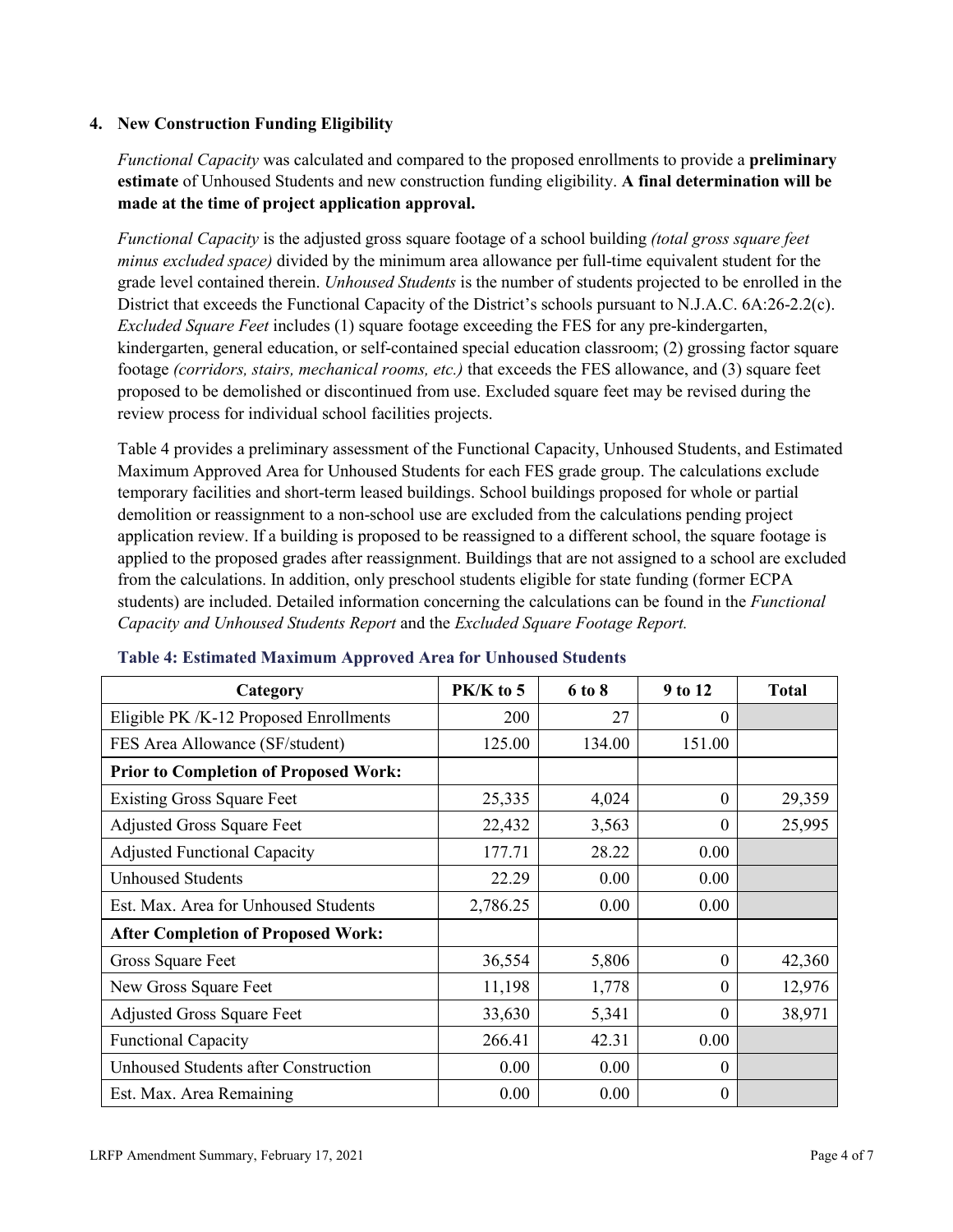Facilities used for non-instructional or non-educational purposes are ineligible for State support under the Act. However, projects for such facilities shall be reviewed by the Department to determine whether they are consistent with the District's LRFP and whether the facility, if it is to house students (full or part time) conforms to educational adequacy requirements. These projects shall conform to all applicable statutes and regulations.

Estimated costs represented in the LRFP by the District are for capital planning purposes only. The estimates are not intended to represent preliminary eligible costs or final eligible costs of approved school facilities projects.

Considerations:

- The District does not have approved projects pending completion, as noted in Section 1, that impact the Functional Capacity calculations.
- **The Functional Capacity calculations** *exclude* square feet proposed for demolition or discontinuation for the following FES grade groups and school buildings pending a feasibility study and project review: K-5, 6-8.
- Based on the preliminary assessment, the District has Unhoused Students prior to the completion of proposed work for the following FES grade groups: PK/K-5.
- New construction is proposed for the following FES grade groups: PK/K-5, 6-8.
- Proposed new construction exceeds the estimated maximum area allowance for Unhoused Students prior to the completion of the proposed work for the following grade groups: PK-5, 6-8.
- The District, based on the preliminary LRFP assessment, will not have Unhoused Students after completion of the proposed LRFP work. If the District is projected to have Unhoused Students, adequate justification has been provided to confirm educational adequacy in accordance with Section 6 of this determination.

### Findings:

Functional Capacity and Unhoused Students calculated in the LRFP are preliminary estimates. Preliminary Eligible Costs (PEC) and Final Eligible Costs (FEC) will be included in the review process for specific school facilities projects. A feasibility study undertaken by the District is required if building demolition or replacement is proposed per N.J.A.C. 6A:26-2.3(b)(10).

### **5. Proposed Work**

The District assessed program space, capacity, and physical plant deficiencies to determine corrective actions. Capital maintenance, or *"system actions,"* address physical plant deficiencies due to operational, building code, and /or life cycle issues. Inventory changes, or *"inventory actions,*" add, alter, or eliminate sites, site amenities, buildings, and/or rooms.

The Act (N.J.S.A. 18A:7G-7b) provides that all school facilities shall be deemed suitable for rehabilitation unless a pre-construction evaluation undertaken by the District demonstrates to the satisfaction of the Commissioner that the structure might pose a risk to the safety of the occupants even after rehabilitation or that rehabilitation is not cost-effective. Pursuant to N.J.A.C. 6A:26-2.3(b)(10), the Commissioner may identify school facilities for which new construction is proposed in lieu of rehabilitation for which it appears from the information presented that new construction is justified, provided, however, that for such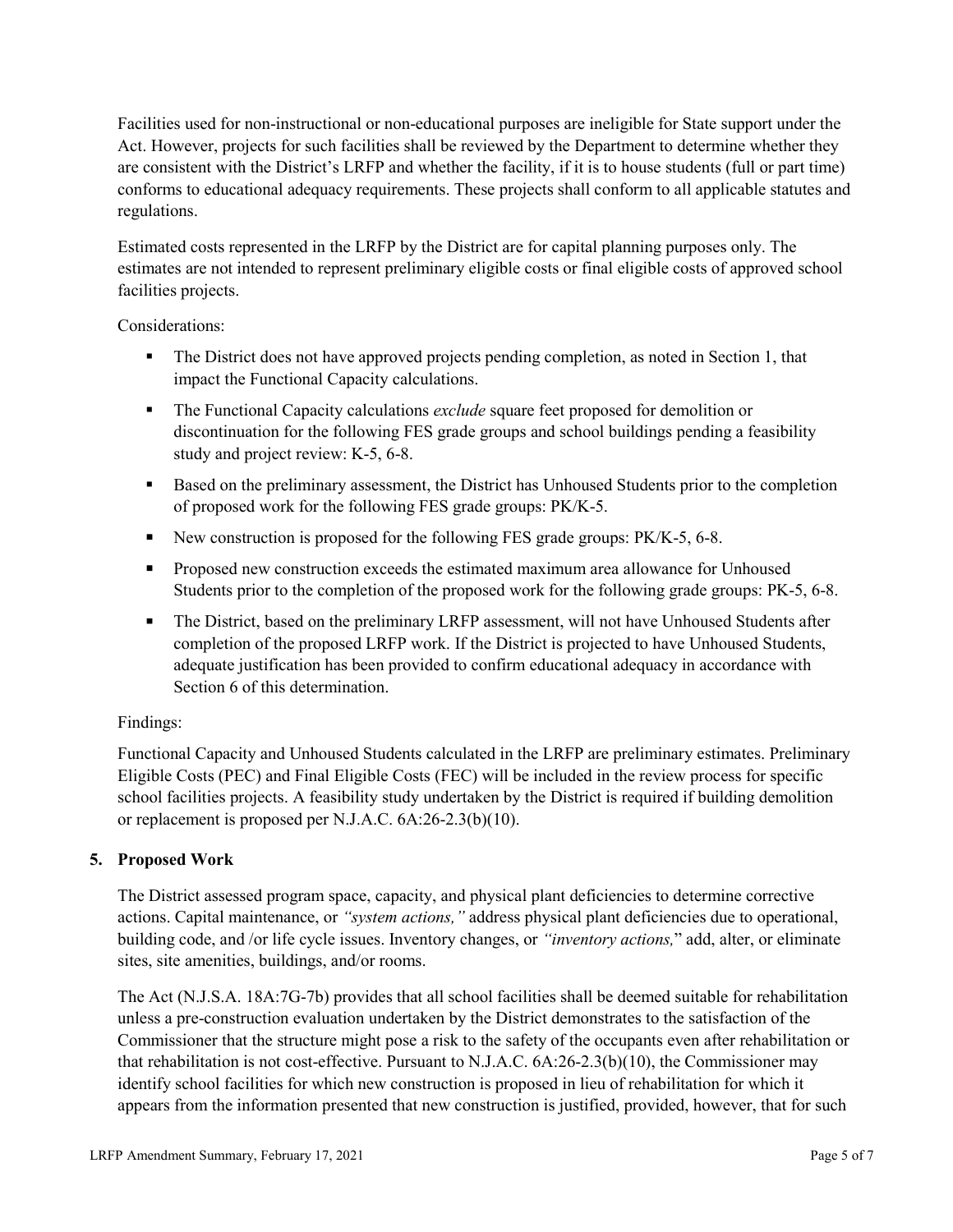school facilities so identified, the District must submit a feasibility study as part of the application for the specific school facilities project. The cost of each proposed building replacement is compared to the cost of additions or rehabilitation required to eliminate health and safety deficiencies and to achieve the District's programmatic model.

Table 5 lists the scope of work proposed for each school based on the building(s) serving their student population. Proposed inventory changes are described in the LRFP website reports titled *"School Asset Inventory Report and "Proposed Room Inventory Report."* Information concerning proposed systems work, or capital maintenance can be found in the "LRFP Systems Action Summary Report."

With the completion of the proposed work, the following schools are proposed to be eliminated: Long Beach Island Grade School (050); the following schools are proposed to be added: n/a.

| <b>Proposed Scope of Work</b>                                                                  | <b>Applicable Schools</b>            |
|------------------------------------------------------------------------------------------------|--------------------------------------|
| <b>Renovation only</b> (no new construction)                                                   |                                      |
| System actions only (no inventory actions)                                                     | n/a                                  |
| Existing inventory actions only (no systems actions)                                           | n/a                                  |
| Systems and inventory changes                                                                  | n/a                                  |
| <b>New construction</b>                                                                        |                                      |
| Building addition only (no systems actions)                                                    | n/a                                  |
| Renovation and building addition (system, existing<br>inventory, and new construction actions) | Ethel A. Jacobsen ES (020)           |
| New building on existing site                                                                  | n/a                                  |
| New building on new or expanded site                                                           | n/a                                  |
| Site and building disposal (in addition to above scopes)                                       |                                      |
| Partial building demolition                                                                    | n/a                                  |
| Whole building demolition                                                                      | n/a                                  |
| Site and building disposal or discontinuation of use                                           | Long Beach Island Grade School (050) |

#### **Table 5: School Building Scope of Work**

Findings:

The Department has determined that the proposed work is adequate for approval of the District's LRFP amendment. However, Department approval of proposed work in the LRFP does not imply the District may proceed with a school facilities project. The District must submit individual project applications with cost estimates for Department project approval. Both school facilities project approval and other capital project review require consistency with the District's approved LRFP.

### **6. Proposed Room Inventories and the Facilities Efficiency Standards**

The District's proposed school buildings were evaluated to assess general educational adequacy in terms of compliance with the FES area allowance pursuant to N.J.A.C. 6A:26-2.2 and 2.3.

District schools proposed to provide less square feet per student than the FES after the completion of proposed work as indicated in Table 5 are as follows: n/a